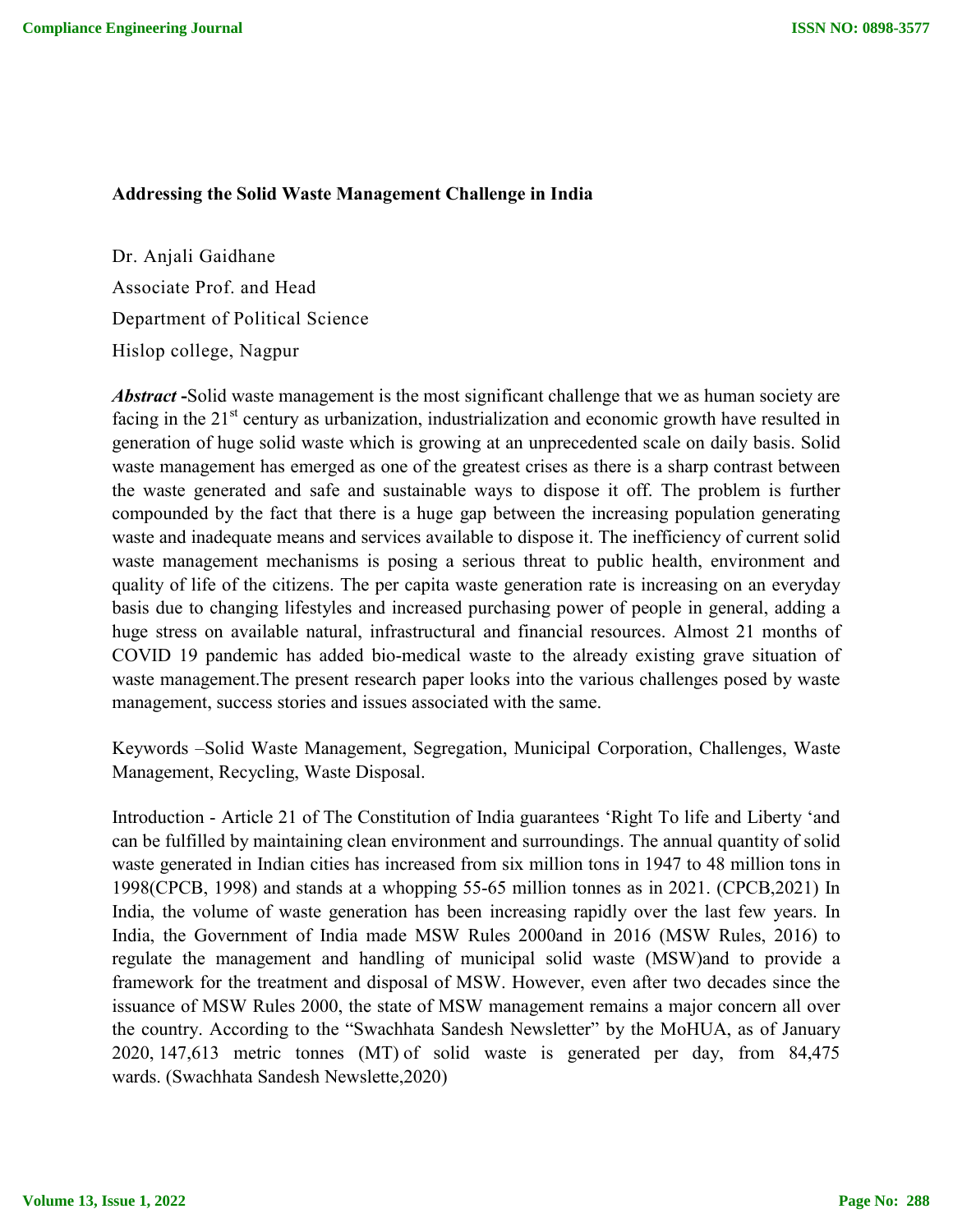Now for the first question, what is waste? Wasteis defined as any material that is not useful and does not represent any economic value to its owner, the owner being the waste generator. Any material which is not needed by the owner, producer or processor is waste. Classification of wastedepends on the physical state of waste categorized into solid, liquid and gaseous. Solid wastes are categorised into municipal wastes, hazardous wastes, medical wastes and radioactive wastes. Municipal Solid Waste is defined as any waste generated by household, commercial and/or institutional activities and is not hazardous. Solid waste managementincludes the generation of waste, storage, collection, transportation, processing and final disposal. Once items are discarded as waste, they need to be collected.Population explosion, coupled with improved life style of people, results in increased generation of solid wastes in urban as well as rural areas of the country. Indian cities which are fast competing with global economies in their drive for fast economic development have so far failed to effectively manage the huge quantity of waste generated. The quantum of waste generated in Indian towns and cities is increasing day by-day on account of its increasing population and increased GDP.

However, everything is not wrong with waste. We can dispose the waste or reuse the waste and can earn money through proper management.In a common man's eye anything that is unwanted or not useful is garbage or waste.Though generally, waste is defined as the end of the product life cycle and is disposed of in landfills and most businesses also define waste as "anything that does not create value" (BSR, 2010), scientifically speaking there is no waste as such in the world. Almost all the components of solid waste have some potential if it is converted or treated in a scientific manner. Hence, we can define solid waste as "Organic or inorganic waste materials produced out of household or commercial activities, that have lost their value in the eyes of the first owner but which may be of great value to somebody else." (Robinson, W.D.1986). So, the problem is not the waste, but how we manage it. This research paper highlights various such initiatives in India that are working towards cleaner and greener future by waste management. The efforts of these initiatives have to be integrated with the existing hierarchy of the formal structure and develop a wholistic, integrated structure of waste management. There are success stories in India like Indore, Allappy in Kerala, Mysore, GIFT (Gujarat International Financial Tec) City in Gujarat, Tirumala in Tamil Nadu in India that have succeeded in managing waste successfully and those models can be applied to the problem of growing magnitude. Similarly, there are examples from Sweden, San-Francisco etc. that have set examples in managing waste.

**Success Stories of Waste Management in India and abroad** - Interestingly, some cities in India and some cities and countries of the world like Sweden have achieved remarkable progress in SWM and have been the role model for others to follow.Indore has succeeded in becoming India's cleanest city since 2016 by sheer administrative and political will and resolved 90 % of its solid waste challenge. Indore's municipal corporation (IMC) has eliminated garbage dumps, ensured 100% household-waste segregation and converted waste to usable products, such as compost and fuel. It partnered with nongovernmental organisations for an awareness campaign to change the behaviour of its citizens, contracted private companies to run some waste management operations, used technology, and improved municipal capacity to ensure the implementation of its waste management plan. (Shreya, K .2 October ,2019). Moreimportantly,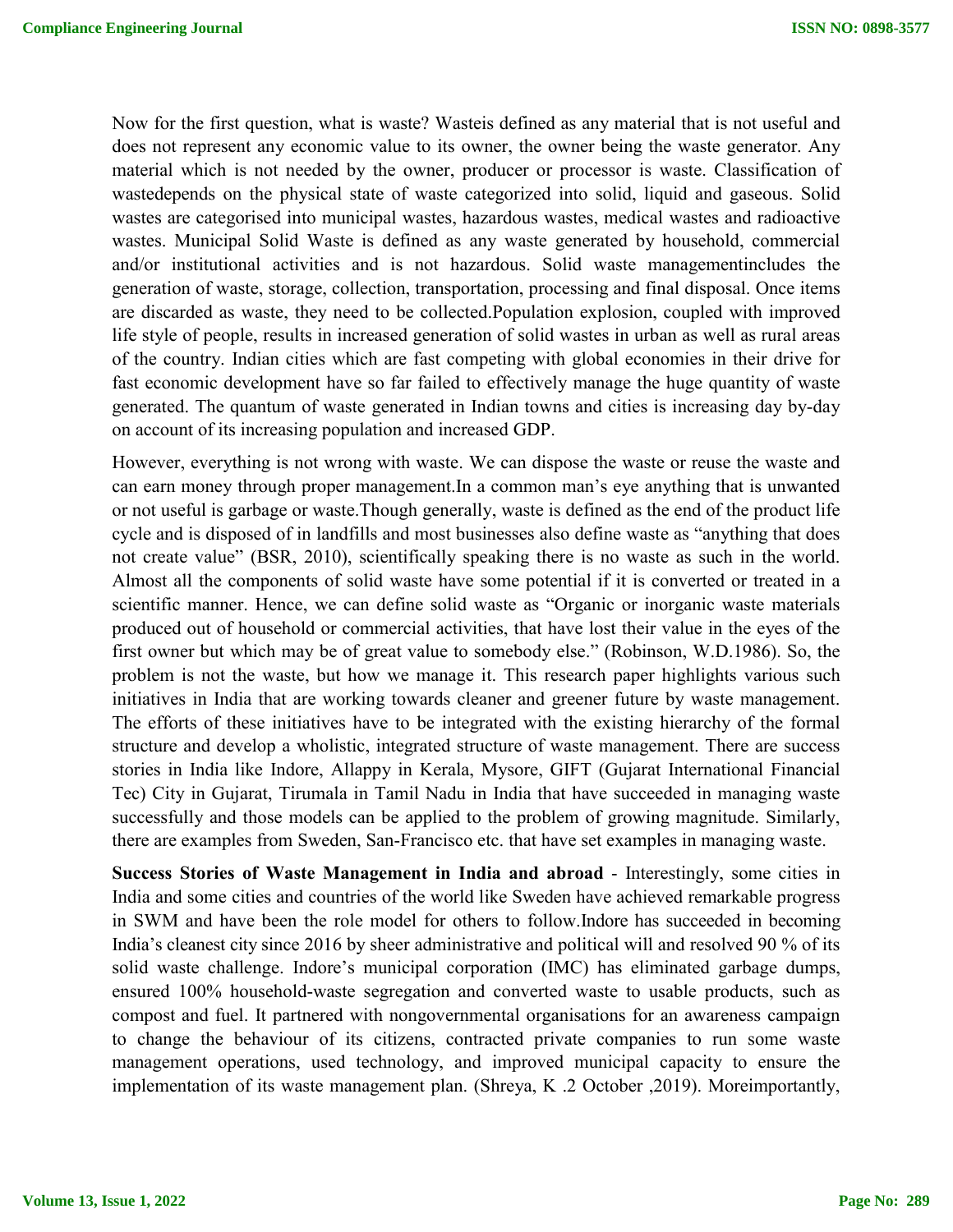Indore has succeeded in converting waste into a resource generating resource. Decentralized handling of waste from the vegetable, fruit and flower market in Choithram mandi through biomethanation facility converts organic waste to methane. Around 20 tons of waste is gathered each day and changed over into 750-800 kg of bio compressed natural gas (bio-CNG). The gas created is utilized to run city transports and sold as a cooking fuel to hotels and the Indian Institute of Management, Indore at a financed rate. Squander from the flower industry is kept independently (1-2 tons every day), and blended in with slurry to produce compost. 3.(SinghR , 2021) Example of Indore is significant because it offers us hope that if managed properly, waste cannot be managed but can also generate revenue, compost , fuel and bio-gas .We have similar success stories of Allappy in Kerala, Mysore, GIFT (Gujarat International Financial Tec) City in Gujarat, Tirumala in Tamil Nadu in India .SWM is a global and human concern beyond man made boundaries. Many remarkable individual initiatives are also underway. One such initiative is Rhino Bricks Community Project by Manish Kothari that is involved in making bricks from waste sand dust and plastic from society, hospitals, industry etc. Many such initiatives have been taken for cleaner and greener India. (Kothari.M, 2020)

On similar lines, some cities in the US and country like Sweden have achieved a state of zero waste status. Sweden has outsmarted all other countries by recycling trash through 32 waste management plants producing heat for 810,000 Swedish households and providing electricity for 250,000 private houses. (Parker T, 2020)In the US, San Francisco is the king of recycling with the city diverting 80% of its discarded waste from landfills since 2013.Its ultimate aim is to be a zero-waste city by 2020 — with none of its rubbish going to landfill sites or for incineration. As part of this work, it introduced rules in 2009 that made recycling and composting a requirement for all businesses and residences. TheSemapauu landfill in Singapore has been developed in a bio-diversity hotspot that is home to flourishing mangroves, rich coral reefs and capital of birds and marine life. Several initiatives have been taken up at individual levels as well. Columbia offers a recycling solution by giving rewards and incentivizing every recycled item through ECOBOT (A reverse vending machine located in shopping malls, institutes and public spaces and encourages the process of recycling PET bottles).

## **Challenges in Waste Management**–

Most of the cities on the other hand, as far as waste management is concerned, have failed miserably in managing waste successfully.Waste collection in most parts of the world as in India is centralized and all kinds of waste generated by a household or institution are collected together as mixed wastes. Mixed waste is waste that is not segregated and has combination of waste types like plastic, metals, glass, biodegradable waste including paper, textile etc. Majority of municipal solid waste collected in India is disposed of in open land or dumped in unsanitary landfills. Such unsanitary landfill pollutes ground and surface waters, emits greenhouse gases and pollutes air. Pests and other vectors feeding on such solid waste is a nuisance and a breeding ground for disease causing organisms. MSW dumped in landfills also generates greenhouse gases like methane, which has 21 times more global warming potential than carbon dioxide.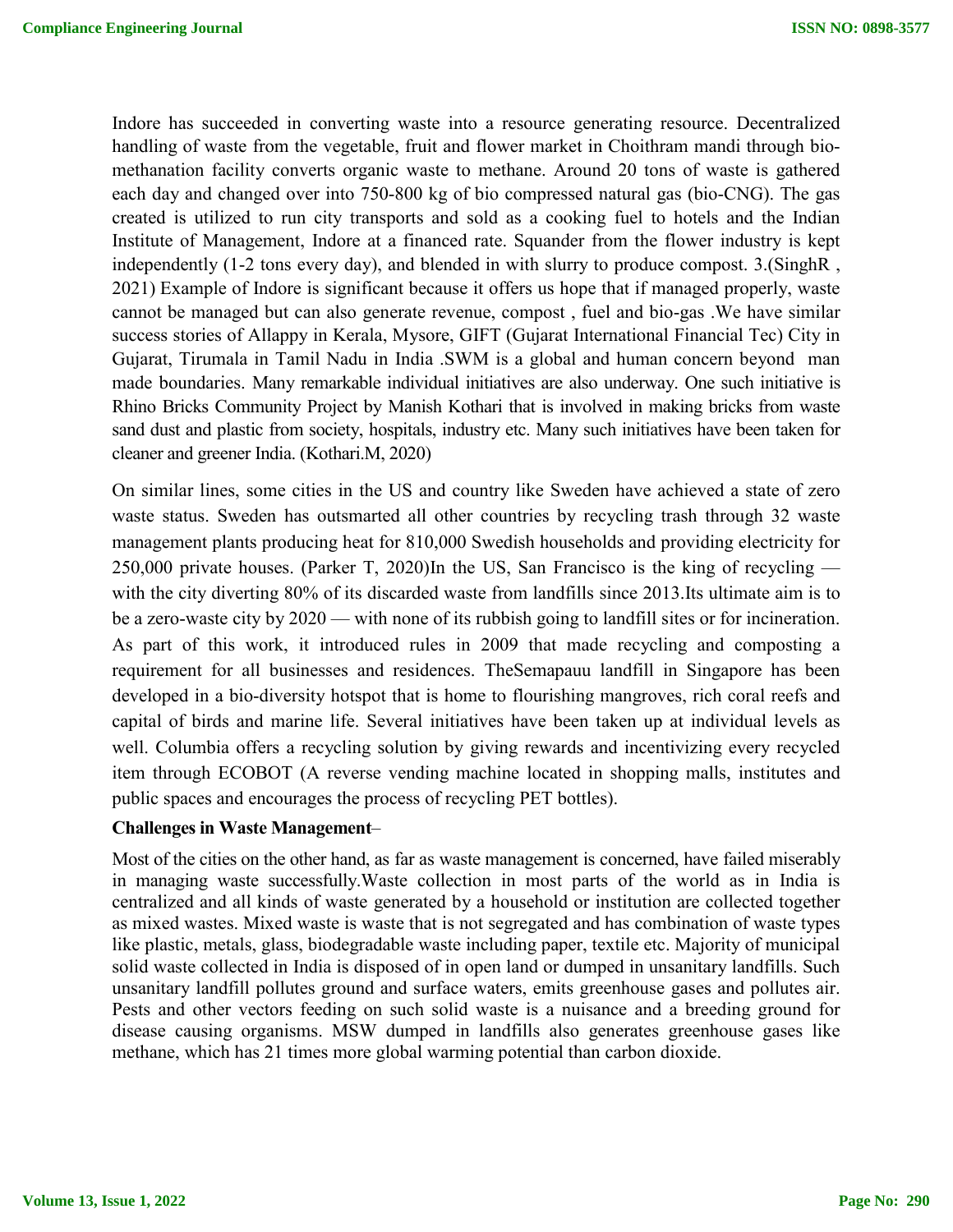The present crisis of solid waste management is because all over the country is that the waste is not segregated and dumped directly in the landfills. Not only it has high impact on public health, environment and quality of life but is also associated with the problem of treatment and proper disposal of waste. Mixed waste is hazardous and compost from mixed waste was found to be of very low quality and contaminated by heavy metals like lead, chromium etc. which if used in agriculture can introduce 73,000 tons of heavy metals in the soil. Mixed waste has high calorific value and is also not suitable for energy generation. The informal sector,the waste pickers,can play an important role by collecting recyclables collected informally with several initiatives which need to be integrated into the formal system. However, waster pickers, who are the key workers in the industry, lack legal status and protection, and are hardly effective or capable of enforcing systems in the collection and segregation of waste.

To enhance the efficiency of Solid Waste Management (SWM) in India, citizen participation should be promoted, especially in source segregation and treatment processes. The policy agenda for sustainable SWM must drive behavioural change amongst citizens, elected representatives and decision-makers, minimise wastage and littering, and increase reuse and recycling. Community awareness and a change in people's attitudes towards solid waste and their disposal can go a long way in improving India's SWM system.Prof. Sudha Goel suggests use of technology for designing an efficient SWM system.To improve SWM practices in the country, Goel recommends establishing a centralised database on ULB experiences in SWM, and using modern tools and technology such as remote sensing, GIS and mathematics optimisation. (Goel, S,2008)

More effective implementation of laws,private public partnership, addressing institutional and financial issues,behavioural change amongst citizens, elected representatives and decision-makers,incentivised systems where producers minimise waste and take responsibility for the reuse and/or recycling of used products can go a long way in improvising solid waste management status in the country.

Learning from those who have succeeded in eliminating waste like Indore and developing a model of waste management can be one solution. The places that are managing waste successfully look at waste as a 'resource 'and have successfully managed waste in a way that it is no longer a waste, but a resource. It will continue to remain a problem and a menace as long as we are unable to manage with it inadequately. Ultimately, whether waste will constitute a problem or a resource all depends on how we manage it. Not urgently looking into trash can suffocate cities and be home to disease, ill health and pollution of water bodies. But at the same time, if we are able to manage waste using latest technology and integrated approach to waste disposal through empirical approach, it can generate revenue and turn trash to treasure.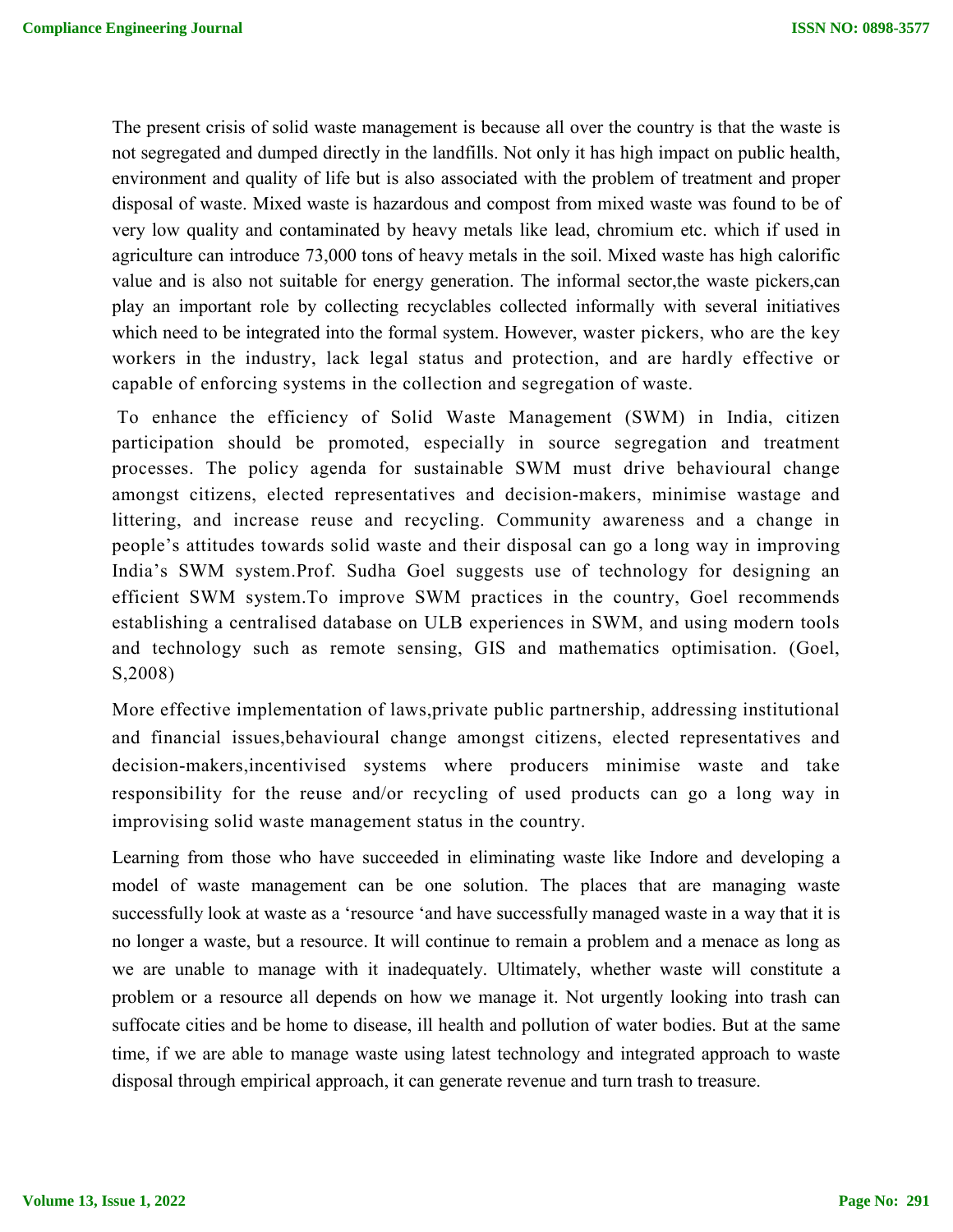**Conclusion** –The problem of waste management has almost reached our door steps and it is not in the interest of human society to ignore it for too long. The problem is like a Pandora box and hence the reluctance to open it up is always seen. It is therefore that a short-term solution has been chosen and the result is piles and piles of unsanitary dumping grounds in the form of landfills. Out of sight is out of mind, and so we continue mindlessly to add on tons and tons of waste everyday while 'Legacy Waste 'lies unattended creating, diseases, polluting waste bodies and air. An erroneous perception is that it is the responsibility of Municipal Councils and Municipal Corporations to solve the problem. In fact, it is the duty of every citizen, academician, researcher, corporators, NGO's, media, politicians and everyone to take up this responsibility. Present research paper draws attention towards the most urgent problem of our time towards solid waste management and coping mechanisms to manage waste.

An integrated and wholistic approach to waste management is required and this can be achieved if the Municipal bodies join hand with the citizens and are able to create a circular, integrated and sustainable model of waste management.

## **References**

Central Pollution Control Board of India (CPCB) (1998), "Status of solid waste management in metro cities".

Central Pollution Control Board of India (CPCB) (2021), 'Draft Plastic Management Rules', 1

"Swachhata Sandesh Newsletter" by the MoHUA, as of January 2020

ITC's Solid Waste Management Initiatives, https:www.itcportal.com/sustainable solid waste management initiatives.

Robinson, W.D. (1986). The Solid Waste Handbook: A Practical Guide, John Wiley and Sons, Chichester.

Business for Social Responsibility (BSR) (2010). "The New Frontier in Sustainability", The Business Opportunity in Tackling Sustainable Consumption.

Singh R.(2021) Municipal solid waste management in the City of Indore – A case study .CivilEng. Environ Sci 7 (1): 008-017.DOI:10.17352/2455-488X.000039

Parker,T.How the world's best waste management cities recycle their rubbish,23 March.2020,https://www.nspackaging.com/analysis/worlds-best-waste-mangement-cities/

Five Countries that revolutionised the way they tackle waste/https://wwwnspackaging.com/analysis/worlds-best -waste-management-cities